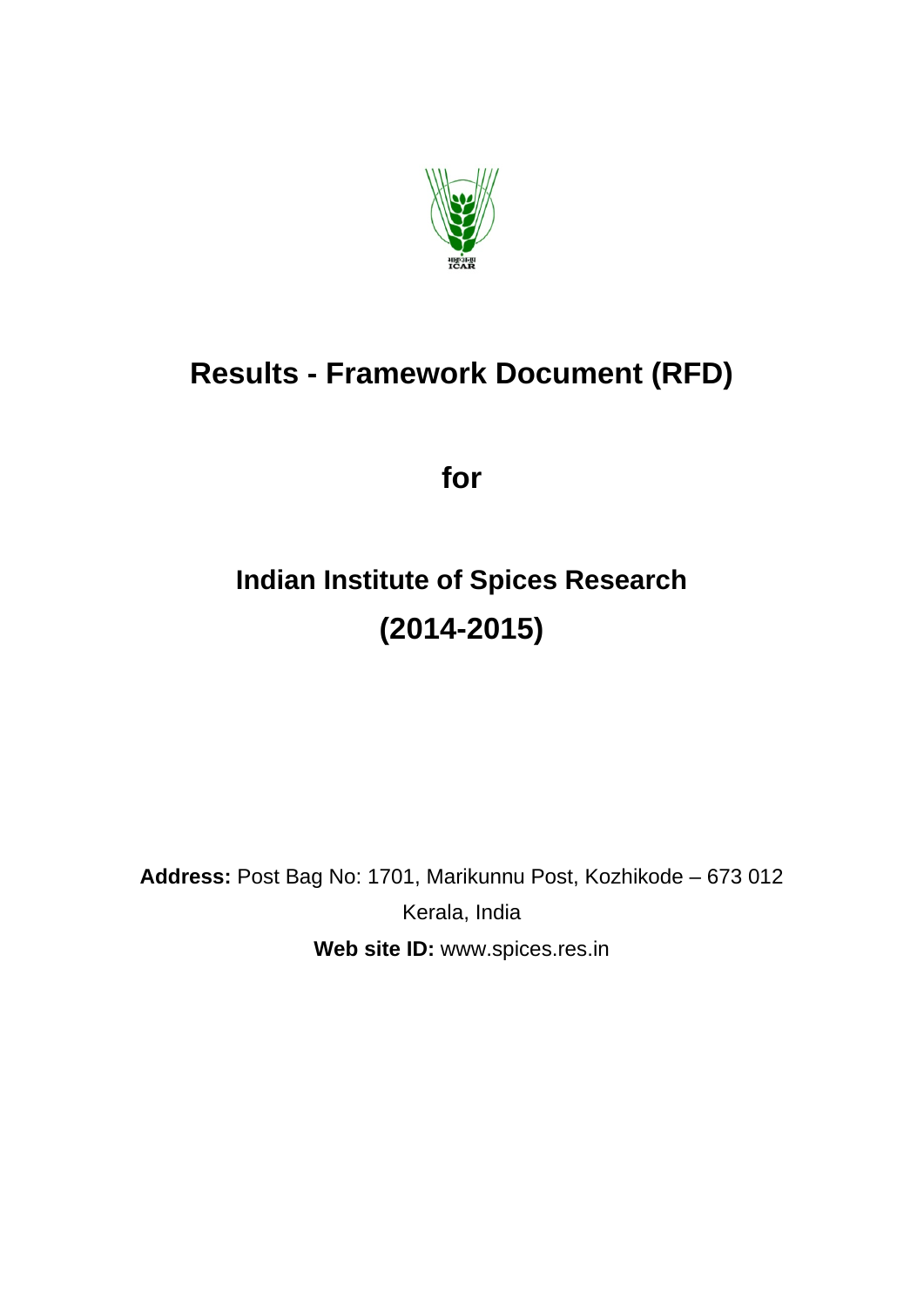### **Section 1: Vision, Mission, Objectives and Functions**

#### *Vision*

 Enhancing productivity of spices for meeting growing domestic demand and to be the global leader in spices export

#### *Mission*

 Utilize the scientific, technological and traditional strengths for sustainable spice production

#### *Objectives*

- 1. Production management, value addition and transfer of technology in spices
- 2. Conservation of genetic resources for sustainable use

#### *Functions*

 To attend to research and development of high yielding and quality varieties and sustainable production, protection and post harvest technologies, training and dissemination of developed technologies to the stakeholders for increasing the production and productivity of spices.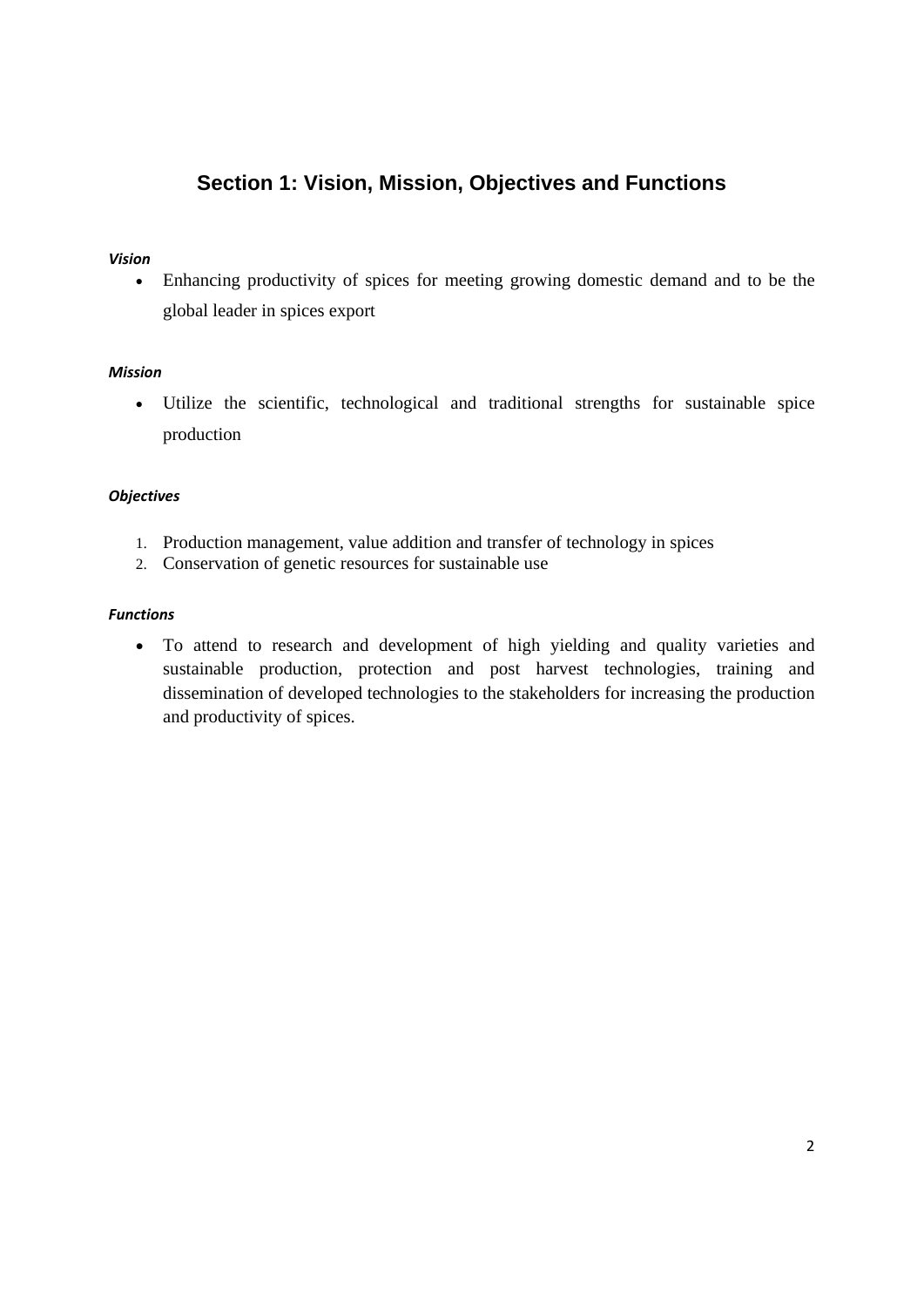| Section 2: Inter se priorities among Key Objectives, Success Indicators and Targets |  |  |  |  |  |  |
|-------------------------------------------------------------------------------------|--|--|--|--|--|--|
|-------------------------------------------------------------------------------------|--|--|--|--|--|--|

| S.  | Objectives                                                                          | Weight          | <b>Actions</b>                                                                                                               | <b>Success</b><br>Unit                                                     |                        | Weight |                  |                     | Target / Criteria Value |                |                  |
|-----|-------------------------------------------------------------------------------------|-----------------|------------------------------------------------------------------------------------------------------------------------------|----------------------------------------------------------------------------|------------------------|--------|------------------|---------------------|-------------------------|----------------|------------------|
| No. |                                                                                     |                 |                                                                                                                              | indicators                                                                 |                        |        | <b>Excellent</b> | <b>Very</b><br>Good | Good                    | Fair           | Poor             |
|     |                                                                                     |                 |                                                                                                                              |                                                                            |                        |        | 100%             | $90\%$              | $80\%$                  | 70%            | 60%              |
| 1.  | Production<br>management,<br>value addition and transfer<br>of technology in spices | 50              | Optimization of horticultural/<br>INM/IPM technology<br>management and development<br>of value added products of<br>spices   | Technologies<br>developed/evaluat<br>ed on<br><b>INM/IPM/IDM</b>           | Number                 | 10.0   | $\tau$           | 6                   | 5                       | $\overline{4}$ | 3                |
|     |                                                                                     |                 |                                                                                                                              | Value added<br>products<br>identified /<br>developed                       | Number                 | 10.0   | $\overline{4}$   | 3                   | $\overline{2}$          | $\mathbf{1}$   | $\boldsymbol{0}$ |
|     |                                                                                     |                 | Production of breeder seed/<br>planting materials                                                                            | Nucleus planting<br>materials<br>produced                                  | Number<br>(5000s)      | 10.0   | 150              | 125                 | 100                     | 75             | 50               |
|     |                                                                                     |                 |                                                                                                                              | Nucleus seed<br>rhizomes<br>produced                                       | $(^{6}000 \text{ kg})$ | 5.0    | 8                | $\tau$              | 6                       | 5              | $\overline{4}$   |
|     |                                                                                     |                 | Dissemination/<br>commercialization of<br>technologies                                                                       | Demonstrations/<br>exhibitions<br>conducted                                | Number                 | 5.0    | 25               | 20                  | 15                      | 10             | 5                |
|     |                                                                                     |                 |                                                                                                                              | Trainings<br>conducted<br>(farmers/<br>agrl.<br>officers<br>and<br>others) | Number                 | 5.0    | 19               | 16                  | 13                      | 10             | $\tau$           |
|     |                                                                                     |                 |                                                                                                                              | Partnership<br>development<br>including<br>licensing of<br>technologies    | Number                 | 5.0    | $\overline{7}$   | 6                   | 5                       | $\overline{4}$ | $\mathfrak{Z}$   |
| 2.  | Conservation of genetic<br>resources for sustainable use                            | $\overline{30}$ | Collection, conservation and<br>of<br>cataloguing<br>spices<br>germplasm and characterization<br>for useful agronomic traits | Germplasm<br>accessions<br>collected,<br>conserved<br>and<br>catalogued    | Number                 | 20.0   | 192              | 160                 | 128                     | 96             | 64               |
|     |                                                                                     |                 |                                                                                                                              | Accessions<br>for<br>evaluated<br>specific                                 | Number                 | 10.0   | 138              | 115                 | 92                      | 69             | 46               |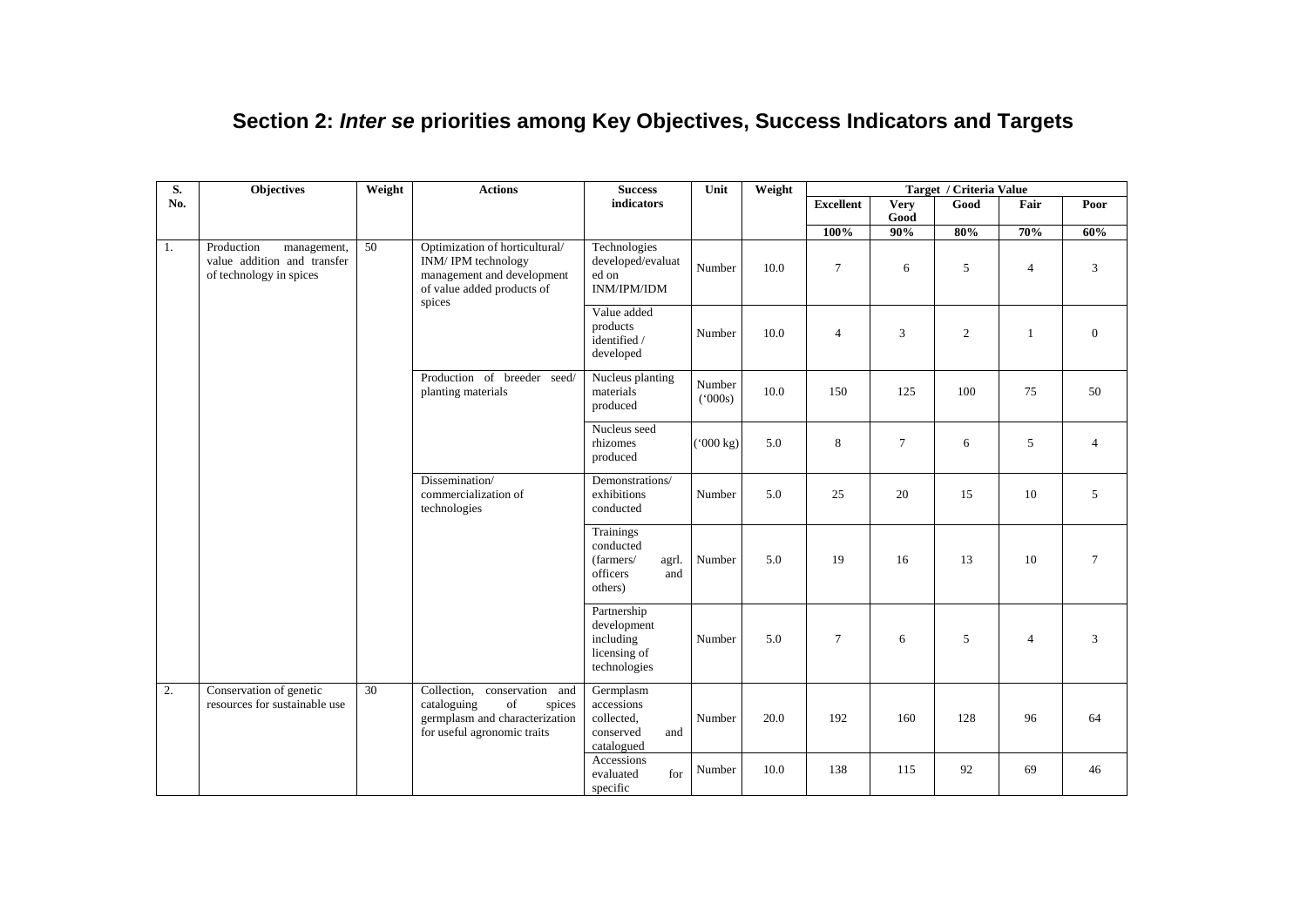|                                                                                       |        |                                                                                                                                       | agronomic traits                                        |        |                |                |                  |                  |                |                                     |
|---------------------------------------------------------------------------------------|--------|---------------------------------------------------------------------------------------------------------------------------------------|---------------------------------------------------------|--------|----------------|----------------|------------------|------------------|----------------|-------------------------------------|
| Publication/Documentation                                                             | 5      | Publication of the research<br>articles in the journals having<br>the NAAS rating of 6.0 and<br>above                                 | Research articles<br>published                          | Number | 3              | 14             | 12               | 10               | 8              | 6                                   |
|                                                                                       |        | Timely publication of the<br>Institute Annual Report (2013-<br>2014)                                                                  | <b>Annual Report</b><br>published                       | Date   | $\overline{2}$ | 30.06.20<br>14 | 02.07.20<br>14   | 04.07.20<br>14   | 07.07.20<br>14 | 09.07.20<br>14                      |
| Fiscal resource management                                                            | 2      | Utilization of released plan<br>fund                                                                                                  | Plan fund utilized                                      | $\%$   | 2              | 98             | 96               | 94               | 92             | 90                                  |
| Efficient functioning of the<br>RFD system                                            | 3      | Timely submission of draft<br>for<br>2014-2015<br><b>RFD</b><br>for<br>approval                                                       | On-time<br>submission                                   | Date   | 2.0            | 15/05/20<br>14 | 16/05/20<br>14   | 19/05/20<br>14   | 20/05/20<br>14 | 21/05/20<br>14                      |
|                                                                                       |        | Timely submission of results<br>for 2013-2014                                                                                         | On-time<br>submission                                   | Date   | 1.0            | 01/05/20<br>14 | 02/05/20<br>14   | 05/05/20<br>14   | 06/05/20<br>14 | 07/05/20<br>14                      |
| Enhanced Transparency /<br><b>Improved Service delivery</b><br>of Ministry/Department | 3      | Rating from Independent Audit<br>of implementation of Citizens'<br>/ Clients' Charter (CCC)                                           | Degree of<br>implementation of<br>commitments in<br>CCC | $\%$   | $\overline{2}$ | 100            | 95               | 90               | 85             | 80                                  |
|                                                                                       |        | Independent Audit of<br>implementation of Grievance<br>Redress Management (GRM)<br>system                                             | Degree of success<br>in implementing<br><b>GRM</b>      | $\%$   |                | 100            | 95               | 90               | 85             | 80                                  |
| <b>Administrative Reforms</b>                                                         | $\tau$ | Update organizational strategy<br>to align with revised priorities                                                                    | Date                                                    | Date   | $\overline{2}$ | Nov. 1<br>2014 | Nov. $2$<br>2014 | Nov. $3$<br>2014 | Nov. 4<br>2014 | $\overline{\text{Nov}}$ . 5<br>2014 |
|                                                                                       |        | Implementation of agreed<br>milestones of approved<br>Mitigating Strategies for<br>Reduction of potential risk of<br>corruption (MSC) | $%$ of<br>implementation                                | $\%$   |                | 100            | 90               | 80               | 70             | 60                                  |
|                                                                                       |        | Implementation of agreed<br>milestones for ISO 9001                                                                                   | $%$ of<br>implementation                                | %      | 2              | 100            | 95               | 90               | 85             | 80                                  |
|                                                                                       |        | Implementation of milestones<br>of approved Innovation Action<br>Plans (IAPs)                                                         | $%$ of<br>implementation                                | $\%$   | $\overline{c}$ | 100            | 90               | 80               | 70             | 60                                  |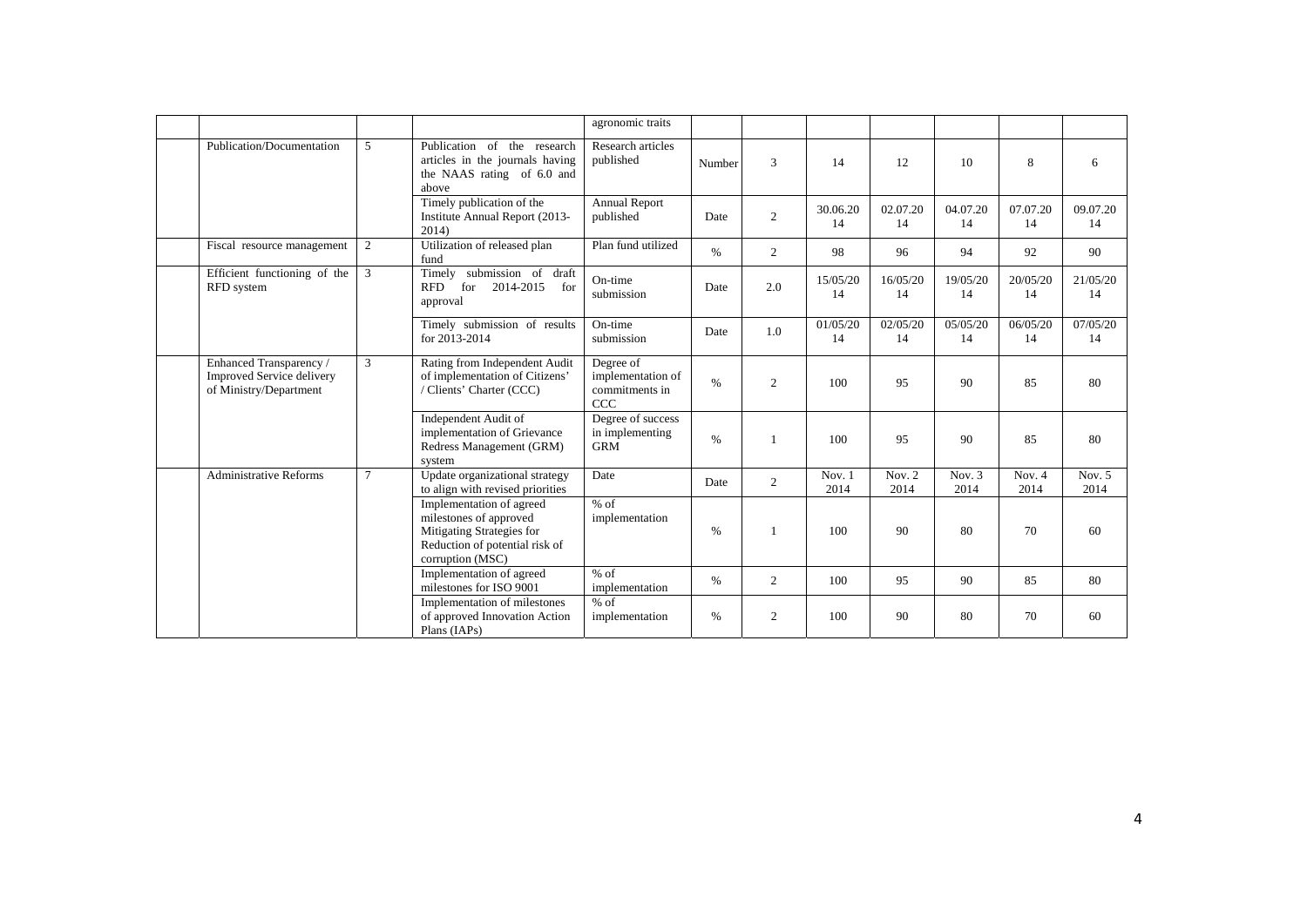### **Section 3: Trend Values of the Success Indicators**

| S. No. | <b>Objectives</b>                                                                | <b>Actions</b>                                                                                            | <b>Success indicators</b>                                         | Unit                   | Actual<br>value for<br>FY 12/13 | Actual<br>value for<br>FY 13/14 | <b>Target</b><br>value for<br>FY 14/15 | Projected<br>value for<br>FY 15/16 | Projected<br>value for<br>FY 16/17 |
|--------|----------------------------------------------------------------------------------|-----------------------------------------------------------------------------------------------------------|-------------------------------------------------------------------|------------------------|---------------------------------|---------------------------------|----------------------------------------|------------------------------------|------------------------------------|
| 1.     | Production management, value<br>addition and transfer of<br>technology in spices | Optimization<br>horticultural/<br>of<br><b>IPM</b><br>INM/<br>technology<br>management and development of | Technologies developed/<br>evaluated on<br>INM/IPM/IDM            | Number                 | 5                               | $\tau$                          | 6                                      | 6                                  | $\tau$                             |
|        |                                                                                  | value added products of spices                                                                            | Value added products<br>identified/developed                      | Number                 | 3                               | $\overline{4}$                  | 3                                      | 3                                  | $\overline{4}$                     |
|        |                                                                                  | Production of breeder<br>seed/<br>planting materials                                                      | Nucleus planting<br>materials produced                            | Number $('000s)$       | 80                              | 118                             | 125                                    | 135                                | 150                                |
|        |                                                                                  |                                                                                                           | Nucleus seed rhizomes<br>produced                                 | $(^{6}000 \text{ kg})$ | 5                               | 6                               | $\overline{7}$                         | 8                                  | 8                                  |
|        |                                                                                  | Dissemination/commercialization<br>of technologies                                                        | Demonstrations/<br>exhibitions conducted                          | Number                 | 25                              | 27                              | 20                                     | 22                                 | 24                                 |
|        |                                                                                  |                                                                                                           | Trainings conducted<br>(farmers/ agrl. officers<br>and others)    | Number                 | 18                              | 17                              | 16                                     | 20                                 | 22                                 |
|        |                                                                                  |                                                                                                           | Partnership development<br>including licensing of<br>technologies | Number                 | 3                               | 6                               | 6                                      | 6                                  | $\overline{7}$                     |
| 2.     | Conservation of genetic<br>resources for sustainable use                         | Collection,<br>conservation<br>and<br>cataloguing of spices germplasm<br>and characterization for useful  | Germplasm<br>accessions<br>collected, conserved and<br>catalogued | Number                 | 250                             | 157                             | 160                                    | 170                                | 150                                |
|        |                                                                                  | agronomic traits                                                                                          | Accessions evaluated for<br>specific agronomic traits             | Number                 | 100                             | 137                             | 115                                    | 120                                | 125                                |
| 3.     | Publication/Documentation                                                        | Publication of the research articles<br>in the journals having the NAAS<br>rating of 6.0 and above        | Research articles<br>published                                    | Number                 | 6                               | 13                              | 12                                     | 13                                 | 14                                 |
|        |                                                                                  | Timely publication of the Institute<br>Annual Report (2013-2014)                                          | Annual Report published                                           | Date                   | $\overline{\phantom{a}}$        | $\overline{a}$                  | 02/07/2014                             | $\overline{a}$                     | $\overline{a}$                     |
| 4.     | Fiscal resource management                                                       | Utilization of released plan fund                                                                         | Plan fund utilized                                                | $\%$                   | 100                             | 99.7                            | 96                                     | 97                                 | 98                                 |
| 5.     | Efficient functioning of the<br>RFD system                                       | Timely submission of draft RFD<br>for 2014-2015 for approval                                              | On-time submission                                                | Date                   |                                 |                                 | 16/05/2014                             |                                    |                                    |
|        |                                                                                  | Timely submission of results for<br>2013-2014                                                             | On-time submission                                                | Date                   |                                 |                                 | 02/05/2014                             |                                    |                                    |
| 6.     | Enhanced Transparency /<br>Improved Service delivery of<br>Ministry/Department   | Rating from Independent Audit of<br>implementation of Citizens' /<br>Clients' Charter (CCC)               | Degree of implementation<br>of commitments in CCC                 | %                      |                                 |                                 | 95                                     |                                    |                                    |
|        |                                                                                  | Independent Audit of<br>implementation of Grievance<br>Redress Management (GRM)<br>system                 | Degree of success in<br>implementing GRM                          | $\%$                   |                                 |                                 | 95                                     |                                    |                                    |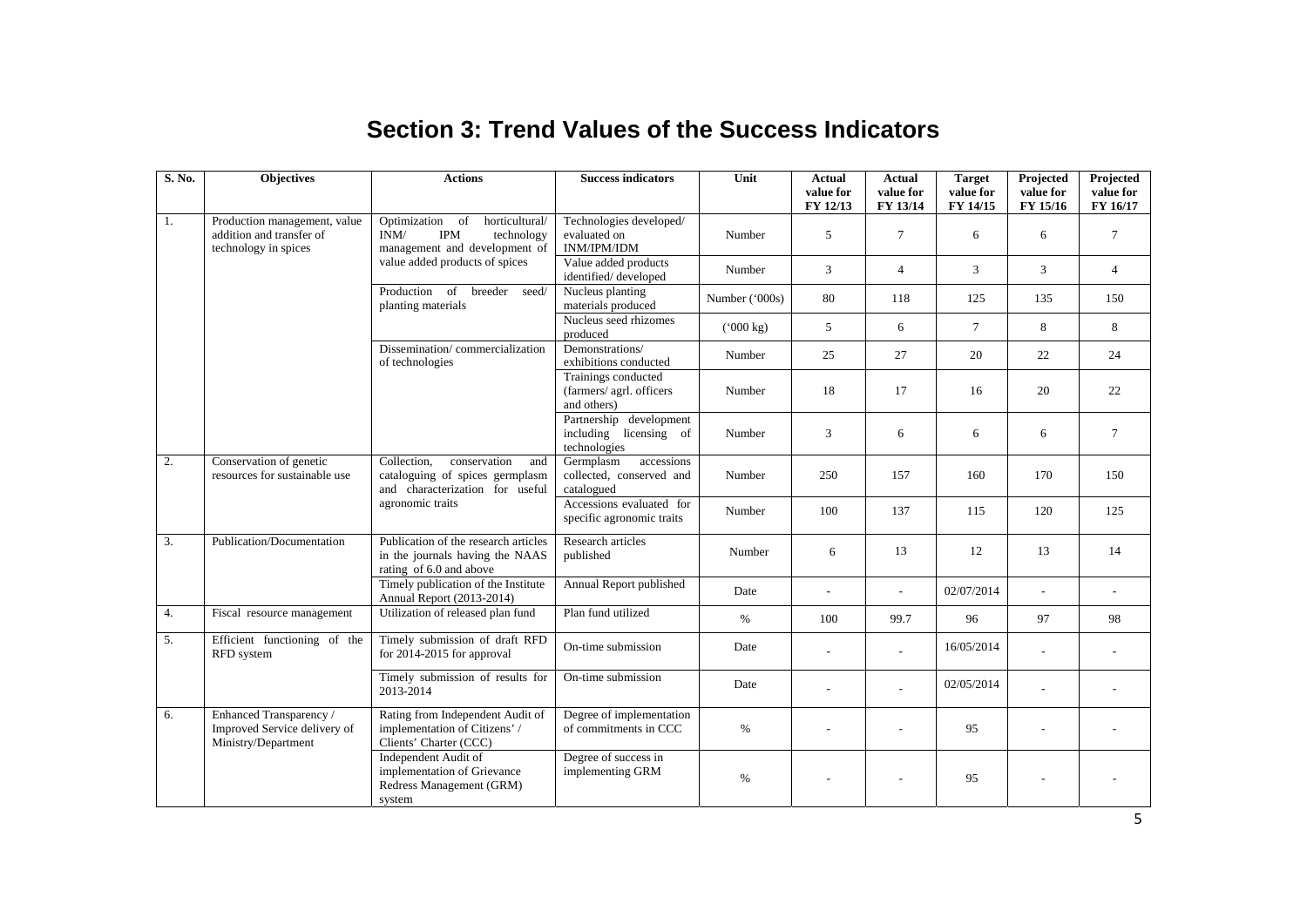| <b>Administrative Reforms</b> | Update organizational strategy to<br>align with revised priorities                                                                 | Date                | Date | $\overline{\phantom{a}}$ | Nov. $2$<br>2014 |  |
|-------------------------------|------------------------------------------------------------------------------------------------------------------------------------|---------------------|------|--------------------------|------------------|--|
|                               | Implementation of agreed<br>milestones of approved Mitigating<br>Strategies for Reduction of<br>potential risk of corruption (MSC) | % of implementation | %    |                          | 90               |  |
|                               | Implementation of agreed<br>milestones for ISO 9001                                                                                | % of implementation | %    |                          | 95               |  |
|                               | Implementation of milestones of<br>approved Innovation Action Plans<br>(IAPs)                                                      | % of implementation | %    |                          | 90               |  |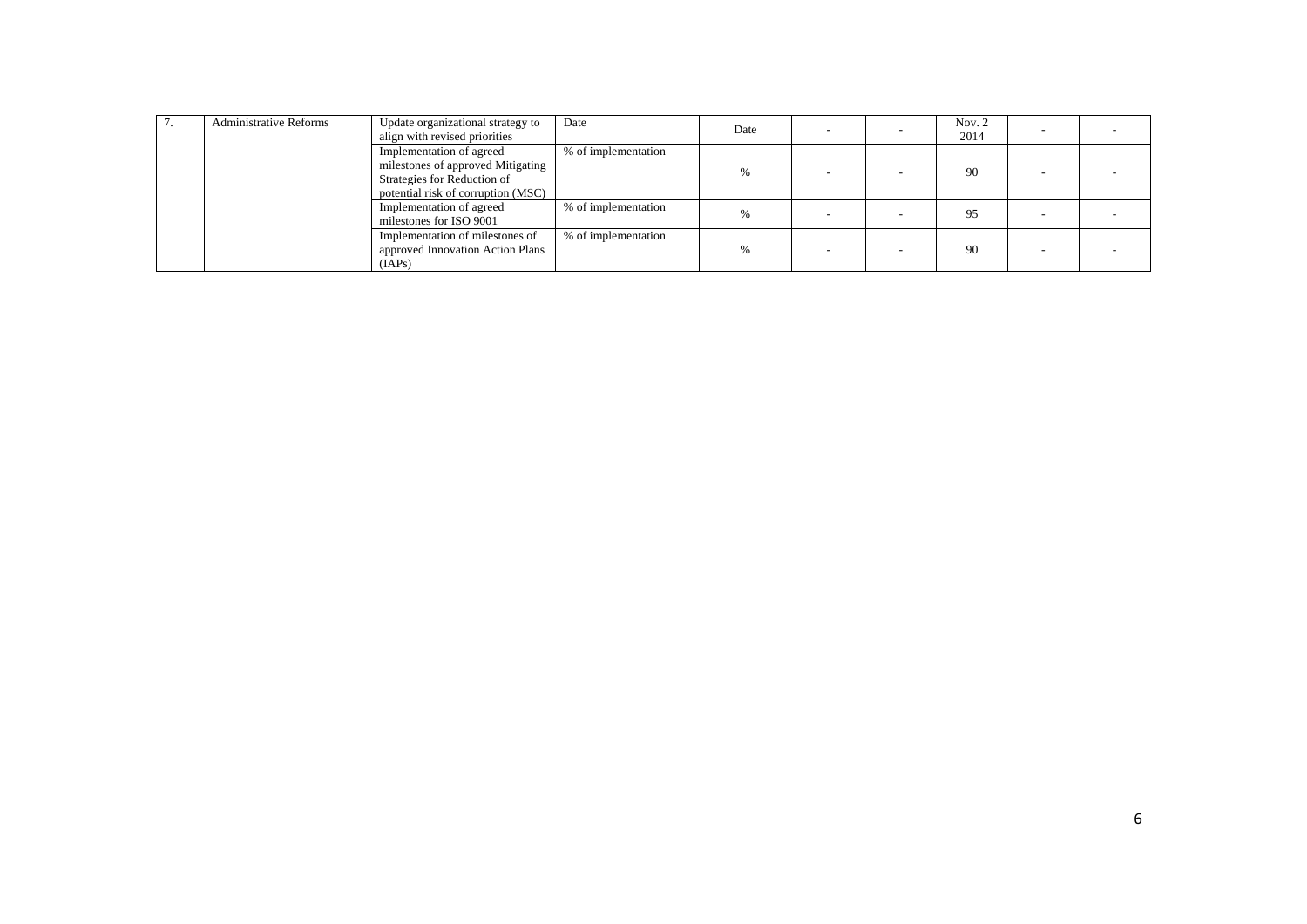### **Section 4 (a): Acronyms**

| Sl. No. | Acronym    | <b>Description</b>                    |
|---------|------------|---------------------------------------|
|         | INM        | <b>Integrated Nutrient Management</b> |
|         | <b>IPM</b> | <b>Integrated Pest Management</b>     |
|         | IDМ        | <b>Integrated Disease Management</b>  |
|         | NGOs       | Non Governmental Organizations        |
|         | IISR       | Indian Institute of Spices Research   |

### **Section 4 (b): Description and definition of success indicators and proposed measurement methodology**

| S. No. | <b>Success Indicator</b>                               | <b>Description</b>                                                                                                                                                                                                                          | <b>Definition</b>                                                                                                                                                                                                                                                                                                                                                         | <b>Measurement</b>                                                                                                                  | <b>General Comments</b>                                                                                                                                                                                                |
|--------|--------------------------------------------------------|---------------------------------------------------------------------------------------------------------------------------------------------------------------------------------------------------------------------------------------------|---------------------------------------------------------------------------------------------------------------------------------------------------------------------------------------------------------------------------------------------------------------------------------------------------------------------------------------------------------------------------|-------------------------------------------------------------------------------------------------------------------------------------|------------------------------------------------------------------------------------------------------------------------------------------------------------------------------------------------------------------------|
|        | developed/<br>Technologies<br>evaluated on INM/IPM/IDM | Integrated nutrient/ pest/ disease<br>management is practiced encompassing<br>conjunctive use of both chemical and<br>organic nutrient/bioagent/botanical<br>sources for improving environmental<br>health & sustaining higher productivity | Integrated nutrient/pest/disease<br>management refers to the maintenance of<br>soil / plant/ ecosystem health at an<br>optimum level and control the pest/disease<br>incidence for sustaining the desired<br>productivity through optimization of the<br>benefits from all possible sources of<br>organic, inorganic and biological<br>components in an integrated manner | Developing integrated<br>nutrient, pest and disease<br>management technologies for<br>different spice crops and<br>cropping systems | To ensure balance fertilization.<br>control of biotic stresses and<br>soil/<br>plant/<br>sound<br>environmental health                                                                                                 |
| 2.     | Value<br>added<br>products<br>developed/identified     | Value addition involves identification/<br>development of new products from the<br>raw agro-produce. These would involve<br>pilot testing / validation through various<br>institutes, NGOs, private production<br>houses/industry           | To develop different value products from<br>agro-produce and identifying potential<br>nutraceutical compounds                                                                                                                                                                                                                                                             | Number                                                                                                                              | The value added products will<br>diversify the use there by<br>increasing the profit.<br>Identification of potential<br>nutraceuticals will help to boost<br>the use of spice products in<br>pharmaceutical industries |
| 3.     | <b>Nucleus</b><br>materials<br>planting<br>produced    | Production of nucleus planting material<br>of black pepper and nutmeg,<br>vegetatively propagated for producing<br>quality materials for distribution to<br>extension agencies/farmers                                                      | It is a process of vegetative means by<br>which new individuals are produced<br>without production of seeds                                                                                                                                                                                                                                                               | Numbers produced (in<br>thousands)                                                                                                  | In a wider sense, planting<br>material arise from vegetative<br>propagation include cutting,<br>budding, grafting and tissue<br>culture                                                                                |
| 4.     | <b>Nucleus</b><br>rhizomes<br>seed<br>produced         | Production of nucleus seed rhizome<br>material of ginger and turmeric,<br>vegetatively propagated for producing<br>quality materials for distribution to<br>extension agencies/farmers                                                      | It is a process of vegetative means by<br>which new individuals are produced<br>without production of seeds                                                                                                                                                                                                                                                               | Quantity produced (in<br>tonnes)                                                                                                    | In a wider sense, planting<br>material arise from vegetative<br>propagation include cutting,<br>budding, grafting and tissue<br>culture                                                                                |
| 5.     | exhibitions<br>Demonstrations<br>conducted             | Trials and demonstrations conducted<br>for technology testing and proving the<br>technology potential and the knowledge<br>and skills of primary and secondary                                                                              | On-farm trials aims at testing new<br>technologies under farmers condition and<br>management, by using farmers own<br>practice as control. Frontline                                                                                                                                                                                                                      | Number                                                                                                                              | Demonstrations enhance the<br>rate of adoption of new<br>technologies by farmers                                                                                                                                       |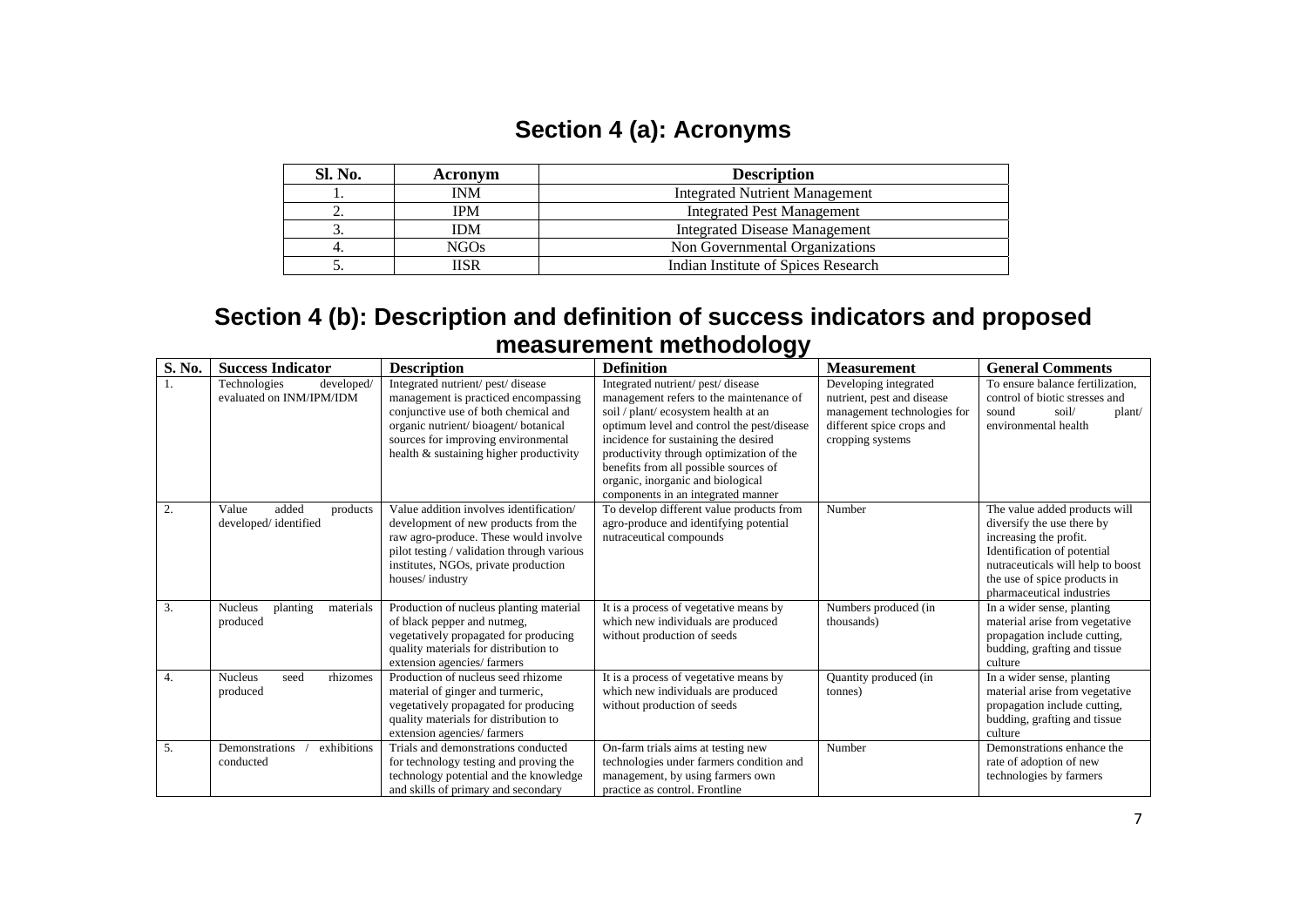|    |                                                                            | stakeholders shall be enhanced by<br>organizing exposure visits to on-farm<br>trials/demonstrations/exhibitions                                                                                                                                                                                  | demonstration is the field demonstration<br>conducted on farmers field under the close<br>supervision of scientists                                                                                     |                                                  |                                                                                                          |
|----|----------------------------------------------------------------------------|--------------------------------------------------------------------------------------------------------------------------------------------------------------------------------------------------------------------------------------------------------------------------------------------------|---------------------------------------------------------------------------------------------------------------------------------------------------------------------------------------------------------|--------------------------------------------------|----------------------------------------------------------------------------------------------------------|
| 6. | Trainings conducted (farmers/<br>agrl. officers and others)                | Capacity building activities related to<br>knowledge and skill improvement/<br>development programmes conducted for<br>farmers, rural youth and extension<br>personnel                                                                                                                           | Training is a process of acquisition of new<br>skills, attitude and knowledge in the<br>context of preparing for entry into a<br>vocation or improving productivity in an<br>organization or enterprise | Number                                           | Capacity building empowers<br>officials and farmers with new<br>knowledge                                |
| 7. | Partnership<br>development<br>including<br>licensing<br>οf<br>technologies | It is envisaged to bring commercial<br>ethos in agricultural research system.<br>The increasing numbers of partnerships<br>over the years points towards emphasis<br>on transfer of knowledge, patenting<br>skills and technologies, thereby<br>contributing to improved socioeconomic<br>impact | Partnership development, includes<br>patenting, licensing of IISR's technologies<br>and/or services                                                                                                     | Number                                           | Partnership development leads<br>to quick and easy dissemination<br>of knowledge/technology<br>developed |
| 8. | Germplasm<br>accessions<br>collected,<br>conserved<br>and<br>catalogued    | Availability of diverse germplasm is the<br>basic requirement to breed new<br>improved varieties                                                                                                                                                                                                 | Basic genetic resource for crop<br>improvement                                                                                                                                                          | Number of germplasm<br>accessions                | Cataloguing<br>for<br>is.<br>done<br>morphological<br>vield<br>and<br>attributes                         |
| 9. | for<br>evaluated<br>Accessions<br>specific agronomic traits                | Source material for improved varieties<br>to be evaluated for agronomic traits                                                                                                                                                                                                                   | Evaluation is done for potential agronomic<br>(yield attributes), quality or stress (biotic/<br>abiotic) tolerance                                                                                      | Number of promising/<br>breeding lines evaluated | lead<br>Evaluation<br>would<br>to<br>identification<br>ot<br>superior<br>accessions                      |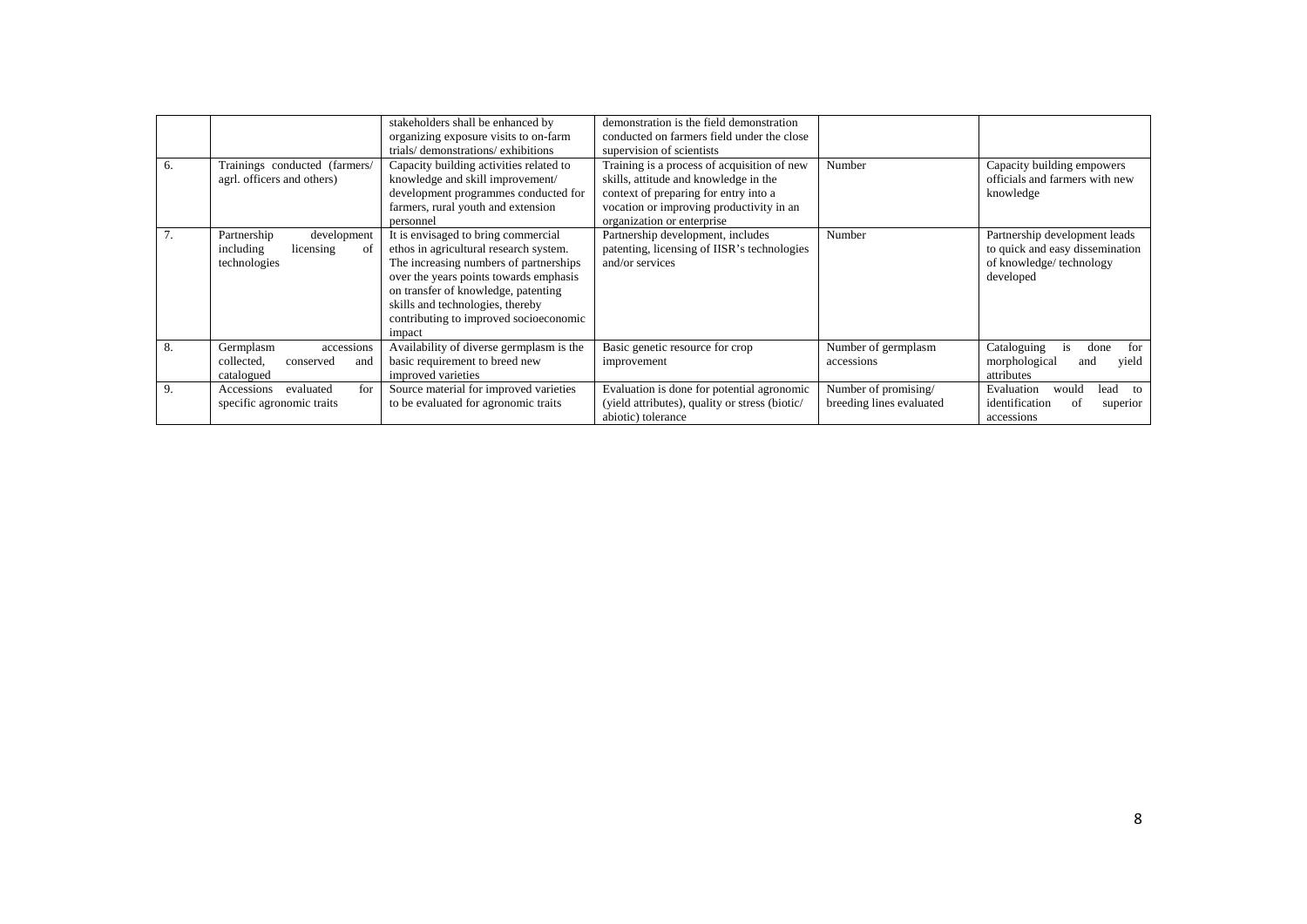## **Section 5: Specific performance requirements from other departments that are**

## **critical for delivering agreed results**

| <b>Location Type</b> | <b>State</b> | Organisation | Organisation | Relevant         | What is your | <b>Justification</b> | <b>Please</b> | What        |
|----------------------|--------------|--------------|--------------|------------------|--------------|----------------------|---------------|-------------|
|                      |              | Type         | Name         | <b>Success</b>   | requirement  | for this             | quantify your | happens if  |
|                      |              |              |              | <b>Indicator</b> | from this    | requirement          | requirement   | vour        |
|                      |              |              |              |                  | organisation |                      | from this     | requirement |
|                      |              |              |              |                  |              |                      | organisation  | is not met  |
| <b>NIL</b>           |              |              |              |                  |              |                      |               |             |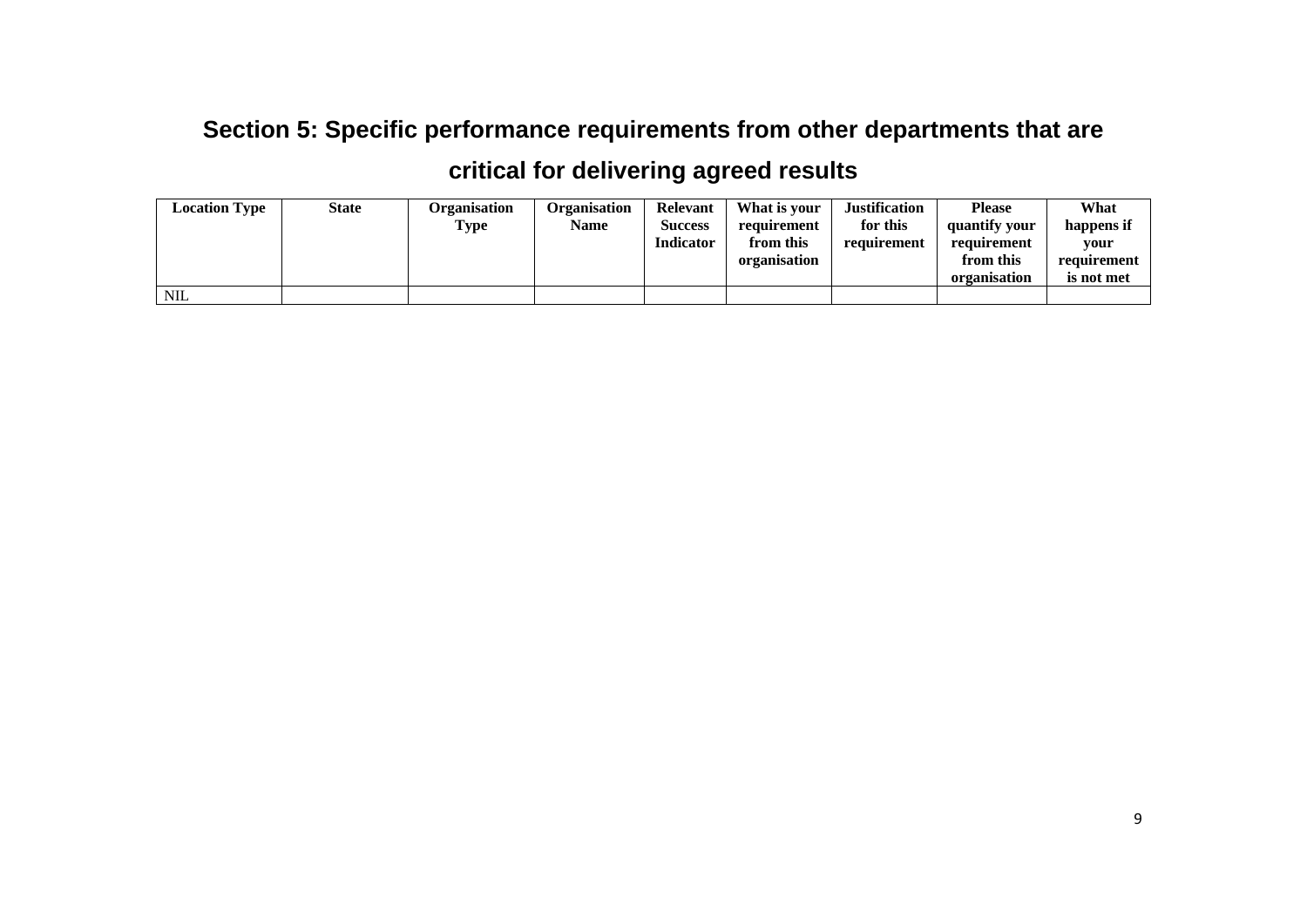| S. No. | <b>Outcome</b> / Impact                                                | Jointly responsible for influencing<br>this outcome / impact with the<br>following<br>organisation(s)<br>department(s)/ministry(ies) | <b>Success</b><br><b>Indicator</b><br>(s)                              | Unit   | 2012-2013 | 2013-2014 | 2014-2015 | 2015-2016 | 2016-2017 |
|--------|------------------------------------------------------------------------|--------------------------------------------------------------------------------------------------------------------------------------|------------------------------------------------------------------------|--------|-----------|-----------|-----------|-----------|-----------|
|        | Production of quality seed and<br>materials of<br>planting<br>improved | Ministry of Agriculture, Ministry of<br>Commerce, Ministry of Environment                                                            | spice<br>Increase<br>in<br>crops productivity                          | $\%$   | 4.10      | 4.15      | 4.20      | 4.25      | 4.30      |
|        | varieties<br>processing<br>and<br>technologies of spices crops         | & Forests.<br>Ministry of Rural Development and<br>State Governments, NGOs and<br>Private partners                                   | Enhancing<br>the<br>quality of turmeric<br>(curcumin content)          | %      | 3.25      | 3.50      | 4.00      | 4.25      | 4.50      |
|        | Commercialization of technologies                                      | State Departments, NGOs and Private<br>partners/entrepreneurs                                                                        | Research<br>converted<br>commercial-<br>to<br>1n<br>lized technologies | Number |           | 6         | h         | O         |           |

#### **Section 6: Outcome / Impact of activities of Department/ Ministry**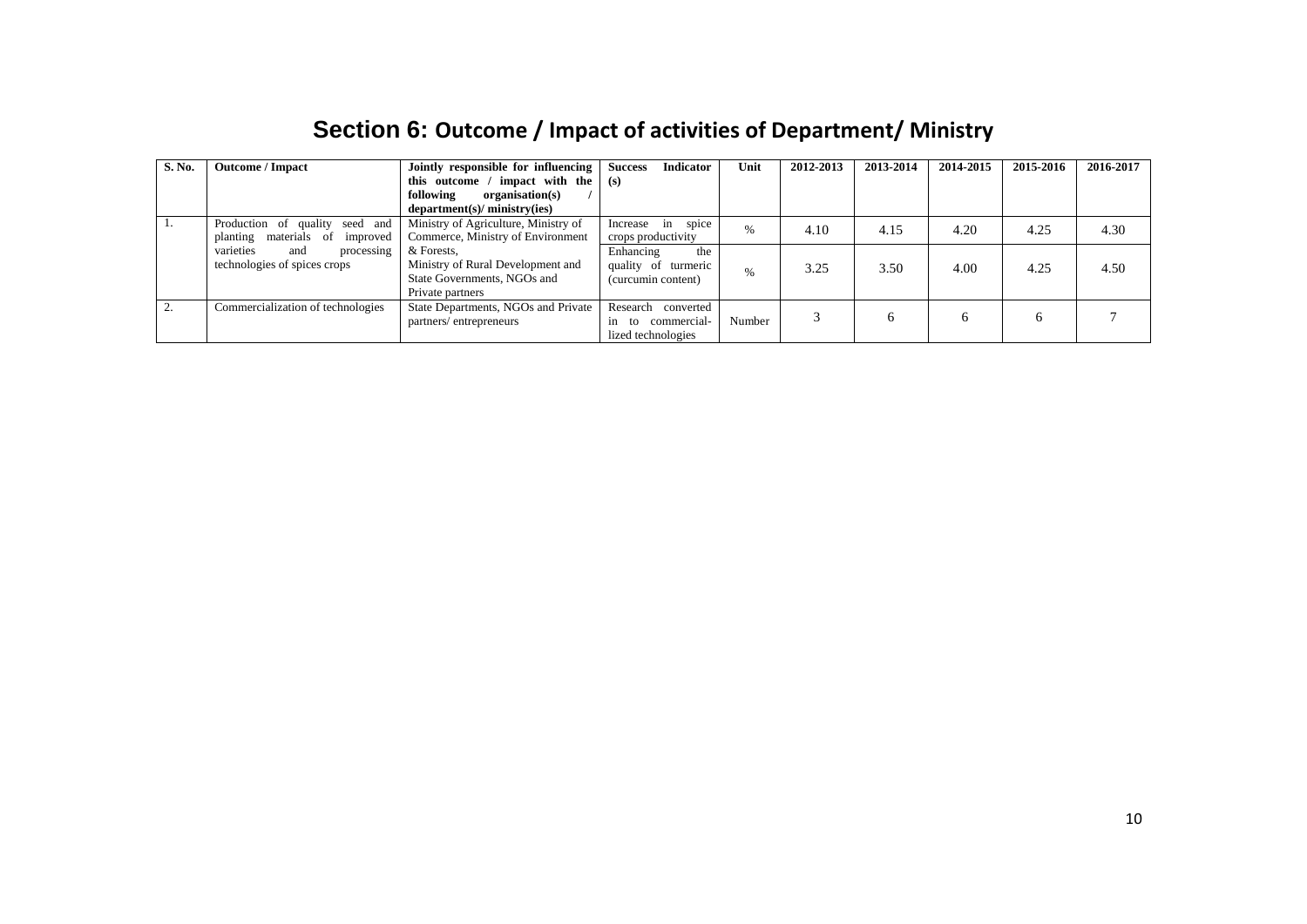| S.<br>No. | Success indicator (s)                                                    |                                           |                               |                     | <b>Past Achievements of the Success</b><br><b>Indicators</b> |                               | Mean of<br><b>Achieve</b>    | Projected value<br>of the success |                                                                        |
|-----------|--------------------------------------------------------------------------|-------------------------------------------|-------------------------------|---------------------|--------------------------------------------------------------|-------------------------------|------------------------------|-----------------------------------|------------------------------------------------------------------------|
|           |                                                                          | $n^{\text{th}}$<br>vear<br>$\blacksquare$ | $\mathbf{V}$<br>2009-<br>2010 | IV<br>2010-<br>2011 | $\mathbf{III}$<br>$2011 -$<br>2012                           | $\mathbf{I}$<br>2012-<br>2013 | $\mathbf I$<br>2013-<br>2014 | ments                             | indicator<br>for<br>$2014-15$ as per<br>approved<br>the<br>RFD 2013-14 |
| 1.        | Technologies developed/<br>evaluated on INM/IPM/IDM                      | 5                                         | 6                             | 5                   | $\overline{3}$                                               | 6                             | $\overline{7}$               | 5.8                               | 6                                                                      |
| 2.        | Value added products<br>identified / developed                           | $\mathbf{1}$                              | 1                             | $\overline{2}$      | 3                                                            | 4                             | $\overline{4}$               | 3.25                              | $\overline{4}$                                                         |
| 3.        | Nucleus planting materials<br>produced                                   | 100                                       | 152                           | 125                 | 127                                                          | 80                            | 118                          | 123.3                             | 120                                                                    |
| 4.        | Nucleus seed rhizomes<br>produced                                        | 10                                        | 12.5                          | 13                  | $\overline{7}$                                               | 5                             | 6                            | 6.0                               | $\overline{7}$                                                         |
| 5.        | Demonstrations/exhibitions<br>conducted                                  | 6                                         | 9                             | 9                   | 19                                                           | 25                            | 26                           | 23.5                              | 18                                                                     |
| 6.        | Trainings conducted<br>(farmers/ agrl. officers and<br>others)           | 12                                        | 15                            | 20                  | 18                                                           | 18                            | 17                           | 18.8                              | 15                                                                     |
| 7.        | Partnership development<br>including licensing of<br>technologies        | $\overline{2}$                            | $\overline{a}$                | $\overline{2}$      | 9                                                            | $\overline{3}$                | 6                            | 2.3                               | 5                                                                      |
| 8.        | accessions<br>Germplasm<br>collected,<br>conserved<br>and<br>catalogued  | 50                                        | 88                            | 110                 | 236                                                          | 250                           | 157                          | 243                               | 165                                                                    |
| 9.        | Accessions evaluated<br>for<br>specific agronomic traits                 | 50                                        | 80                            | 95                  | 100                                                          | 100                           | 137                          | 93.7                              | 115                                                                    |
| 10.       | No of research articles in<br>journals with NAAS rating<br>6.0 and above | 10                                        | 19                            | 15                  | 15                                                           | 6                             | 13                           | 14.3                              |                                                                        |

#### **Table 1: Past Achievements of the success indicators**